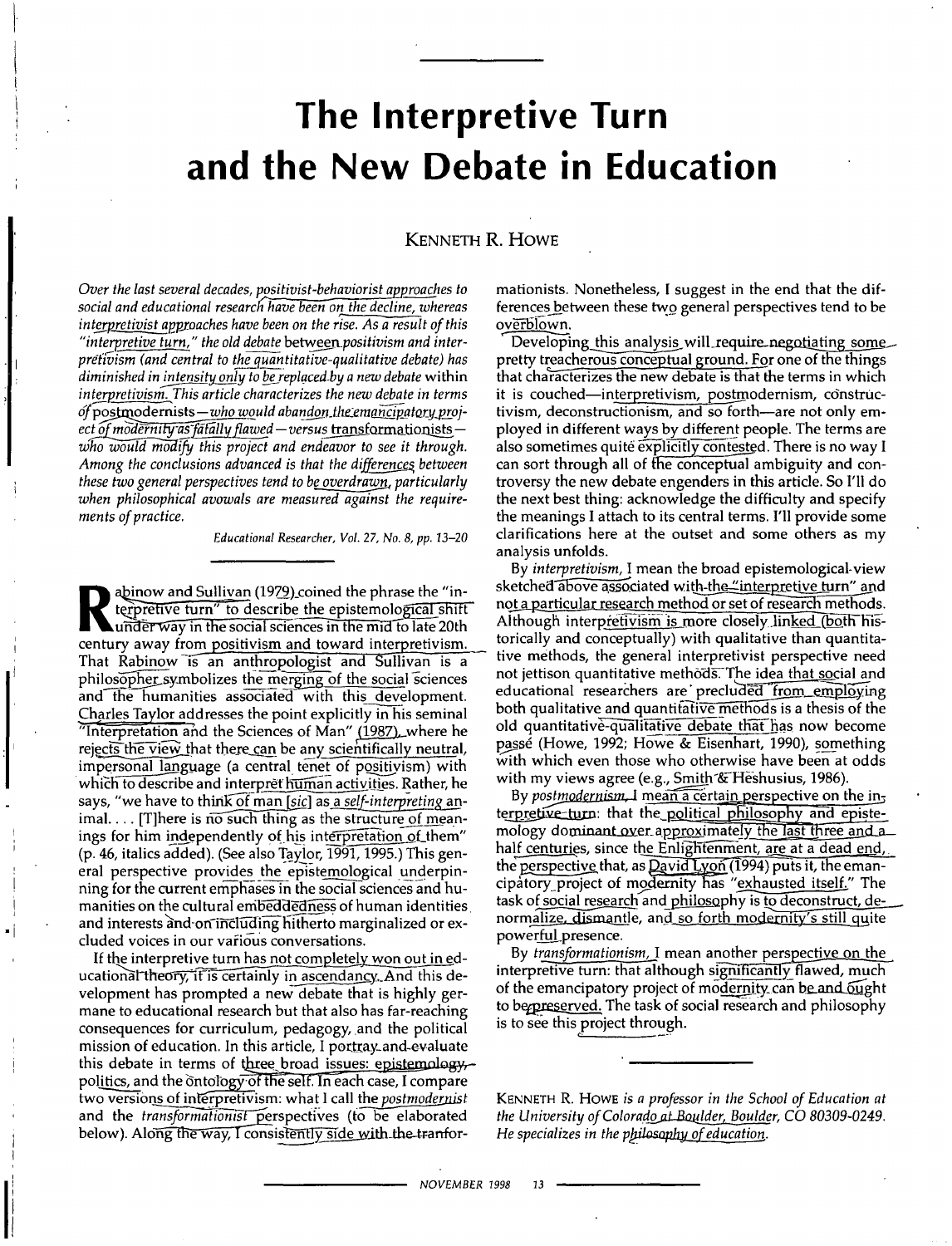As I said above, my analysis requires negotiating some treacherous conceptual ground, and the postmodernisttransformationist distinction presents some special problems in this vein. A significant lack of agreement exists about who qualifies as a postmodernist. Derrida, Foucault, and, Lyotard are on most lists; Rorty-and Wittgenstein are on some (e.g., Beck, 1994); some even include Dewey (e.g., Doll, 1993). To make matters worse, some of those who often turn up on these lists explicitly disclaim the description-Foucault is a prime example of this-and others who turn up are more often seen as alternatives to the postmodernist stance—Dewey is a prime example of this. Still I can find no better term than *postmodernism* to represent one side of the new debate. The term is ubiquitous, many thinkers line up against it (or what they think it is), and finally, the last thing needed is yet another term to further confuse things.

Transformationist presents similar problems for it collapses into one category critical theorists (e.g., Jurgen Habermas), pragmatists (e.g., me), and certain feminists (e.g., Nancy Frazer). (Frazer, 1995, suggests the term neopragmatism, which is fine with me. Indeed, pragmatism without the *neo* is fine with me. But I want to avoid introducing yet more complexity.) Despite their differences, which can be vast, the thinkers I call transformationists are united in their <u>opposition</u> to postmodernism—or at least to a strong (Benhabib, 1995) version of it that they accuse of being radically relativistic, hyperskeptical, and nihilistic.

The postmodernist-versus-transformation framework has the virtue of setting the new debate into sharp relief and capturing several general themes that are currently animating important controversies within educational theory and practice. I have already announced my allegiance to the  $\rightarrow$  transformationist perspective, so in this sense, my analysis will not be entirely objective. On the other hand, I will suggest toward the end that, in education at least, postmodernists and transformationists are not (or need not be) at loggerheads, that each is committed both to criticizing and dismantling (deconstructing, if you will) unjust and undemocratic educational practices and to transforming them.

#### Epistemology

Interpretivists share a constructivist epistemology, broadly construed. Constructivists in this sense may be set over and against classical empiricists and their offspring, the positivists. They uniformly reject what Dewey called the "spectator view" of knowledge—the view that knowledge is built up piece by piece by accumulation of an ever-growing and increasingly complex arrangement of passively received, *neutral* observations. Instead, knowledge, particularly in social research, must be seen as actively constructed and, accordingly, as not neutral but culturally and historically-contingent, laden with moral and political values, and serving certain interests and purposes.

But this creates a formidable problem for interpretivists: Is knowledge (or what passes for it) merely a culturalhistorical artifact? Is it merely a collection of moral and political values? Does it merely serve certain interests and purposes? Postmodernists and transformationists offer a different answer to these questions.

Postmodernists seem to answer "yes"-or at least seem to have no grounds for answering "no." Consider Lyotard's definition of postmodernism: "I define *postmodern* as incredulity\_toward\_metanarratives" (1987, p. 74). Briefly, a metanarrative is a grand legitimating story, one important feature of which is its abstraction from time, place, and culture. Metanarratives include grand epistemological stories such as the inevitable progress of science and grand political stories such as Marxism and liberalism.

The Marxist and liberal traditions each embrace the goal of the emancipation of humankind, and postmodernists are highly suspicious of them for precisely this reason. Because the goal of emancipation incorporates a peculiarly Western epistemology, pursuing it serves, as Lyotard says, to terrorize peoples who had no part in writing it. It is, after all, a time-, place-, and culture-bound story of human knowledge, and accordingly, is a very bad fit for many sociocultural groups. Worse, by presupposing certain conceptions of knowledge and rationality, it masks the manner in which modern Western societies oppress the many Others that exist within them and is thus a bad story for Western societies themselves. In the end, it blunts rather than fosters emancipation (e.g., Ellsworth, 1992).

Michel Foucault (1987) shares Lyotard's attitude toward metanarratives and would supplant them with what he calls *genealogy*. Foucault's method is to unearth (he has also employed the related notion of archeology) the historical antecedents that have given rise to the rationalization of modern institutions. For Foucault, rationality is irremediably historical and contingent, and there can be no extrahistorical touchstones-metanarratives-of the kind philosophers have sought since Plato. Related to this, knowledge and power are inextricably wedded in "regimes" of truth" that function to normalize persons-that is, to render them acquiescent and useful vis-à-vis the institutions of modern society.

This description of the postmodernist incredulity toward metanarratives should be sufficient to elucidate the basis for the general criticism that so routinely leaps to the minds of critics: that postmodernism is hopelessly relativistic and self-defeating, that it cannot, if consistently held, justify any knowledge claims whatsoever. For if all knowledge claims are thoroughly context bound and are *merely* masks for interests and power, are not any postmodernists who might advance themselves also possessed of these features? Is not knowledge, then, just an illusion? And are not radical relativism, nihilism, and moral-political paralysis the unavoidable implications?

To be sure, postmodernists do not embrace these implications. Foucault (1987) seeks through his forms of analysis to displace seeming self-evidentness about normalcy and the practices that go with it, and he has a clear—albeit open-ended—political project here. Lyotard (1987) embraces the concept of justice but would replace the modernist conception that relies on consensus (homology) with a postmodernist conception that facilitates the expression of difference (paralogy).

Transformationists believe these kinds of moves simply won't work. Because of their epistemological commitments, postmodernists either they have no way of getting their project off the ground in the first place or leave political practice so uncharted as to have no destination. Transformationists join postmodernists in rejecting the traditional philosophical quest for ultimate epistemological touchstones that transcend contingent human experience. But "overcoming epistemology," to use Charles Taylor's

- 14 EDUCATIONAL RESEARCHER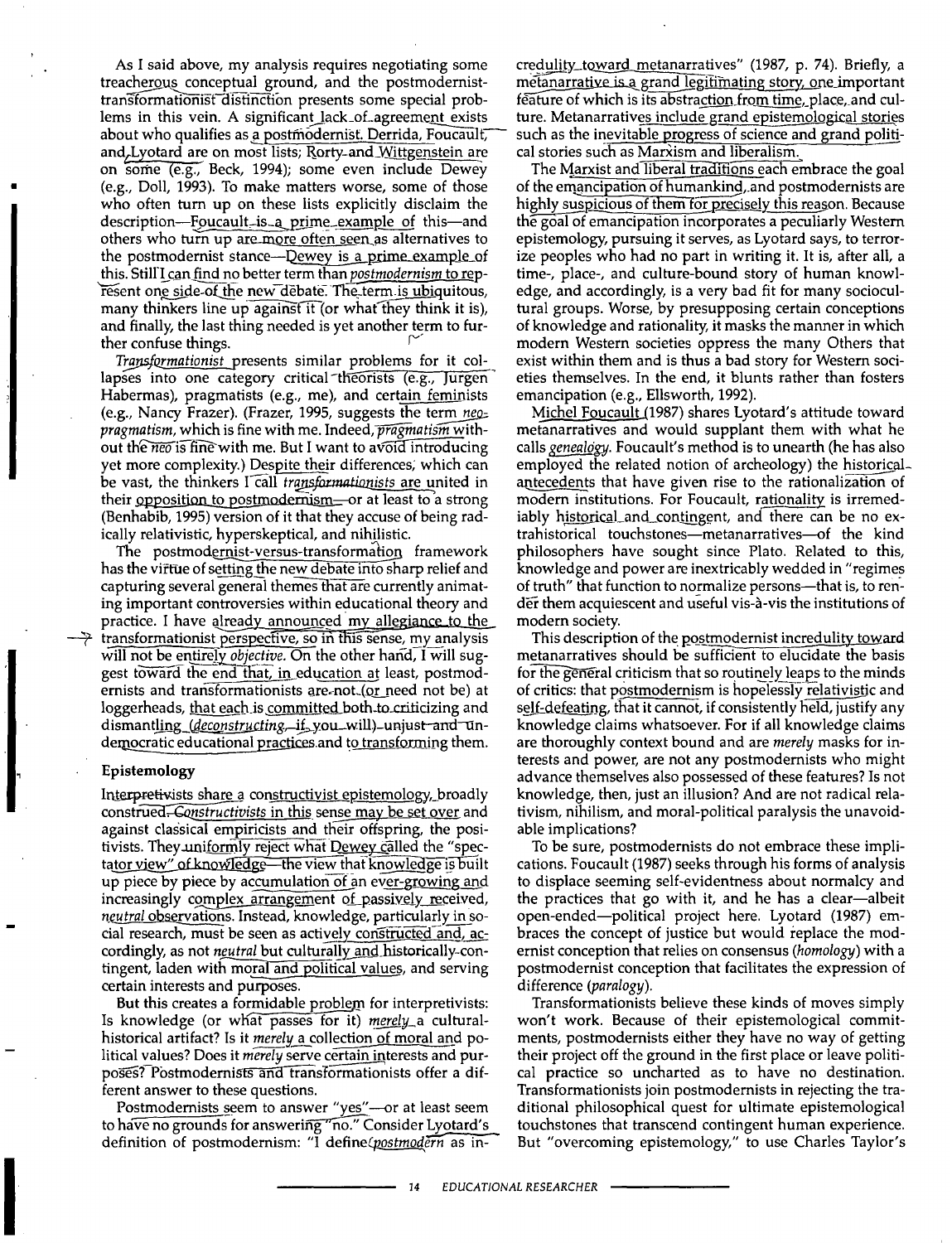phrase (1995, chapter 1), does not entail what they see the postmodernists doing: abandoning knowledge and rationality as illusory. Transformationists see their task as working out defensible conceptions of knowledge and rationality that have contingent human experience as their basis. In this way, the transformationist project is continuous with the emancipatory project of modernity. The postmodernist project, by contrast, is discontinuous. It seeks a fundamental break---or rupture.

As I said before, among transformationists may be counted pragmatists, critical theorists, and (certain) feminists. 1 Thomas Kuhn (1970, 1977) perhaps provides the best general description of the transformationist epistemological view when he likens it to Darwinian evolution. In short, there exists no acontextualized criterion of knowledge toward which science must move. Instead, scientific theories are supported to the extent that they better handle the problematic than their competitors. A sort of bootstrapping characterizes scientific knowledge. Criteria for making these judgments exist, but they may not be mechanically applied, have no ultimate foundation, and are not settled once and for all.

Kuhn's emphasis, of course, is scientific paradigms, and the contours of his thesis are widely known if not also widely accepted. Of more interest for my purposes here, however, is the less familiar and less discussed (in the education literature at least) issue of moral epistemology.

Michael Walzer distinguishes two ways of doing moral philosophy:

One way to begin the philosophical enterprise is to walk out of the cave, leave the city, climb the mountain, fashion for oneself... an objective and universal standpoint.... But I mean to stay in the cave, in the city, on the ground. Another way of doing philosophy is to interpret to one's fellow citizens the world of meanings we share. Justice and equality can conceivably be worked out as philosophical artifacts, but a just or an egalitarian society cannot. If such a society isn't already there--hidden, as it were, in our concepts and categories--we will never know it correctly or realize it in fact. (1983, p. xiv)

Charles Taylor (1995, chapter 3) employs a distinction • similar to Walzer's by identifying two models of practical reason: *apodictic* and *ad hominem.* The apodictic model requires that there be (a) some independent criterion, uncontaminated by any particular system of beliefs, values, and dispositions, against which to check the claims of practical reason and (b) some fail-safe procedure by which to determine whether the criterion is met. But this sets an impossible standard. (Even science can't meet it if Kuhn is right, and Taylor explicitly draws a parallel.) Because it cannot be met, practical reason—the reasoning that applies in morals and politics--collapses into subjectivism and nihilism, accompanied by the belief that moral and political claims are always and everywhere based on mere prejudice or bias.

But this follows only if there is no alternative way to construe practical reason, and Taylor believes there is: the ad hominem model. Taylor begins with a fact about practical reason that I, too, have noticed. Moral claims are often much more complex than they first appear. They almost always may be qualified when challenged with some form of "special pleading" that excuses or redefines what is being advocated and what it implies. Consider the charge that the back-to-basics movement, combined with high-stakes testing, shows a calloused disregard for diversity and threatens to further disadvantage groups that have historically fared poorly in schools, and consider the "special pleading" exemplified in proponents of these kinds of policies: "No, you are wrong. We really want *help* the disadvantaged. Rigor and accountability are the best way to do this." Even outrageous moral claims exhibit this pattern, as Taylor observes in the case of the practical reasoning of Nazis:

[Nazis] never attack the ban on murder of conspecifics frontally. They are always full of special pleading: for instance, that their targets are not of the same species, or that they have committed truly terrible crimes which call for retaliation, or that they present a mortal danger to others. (1995, p. 35)

Taylor uses the "special pleading" phenomenon and the underlying agreement it implies as the basis for the following picture of practical reason:

The task of [practical] reasoning, then, is not to disprove some radically opposed first premise (say, killing people is no problem), but rather to show how the policy is unconscionable on premises which both sides accept, and cannot but accept.  $\ldots$  [I]ts job is to show up special pleas.

On this model.., practical argument starts off on the basis that my opponent shares at least some of the fundamental dispositions toward good and right which guide me. The error comes from confusion, unclarity, or unwillingness to face some of what he *[sic]* can't lucidly repudiate; and reasoning aims to show up this error. (1995, p. 36)

In the case of the back-to-basics movement, the job of reason is to show how its associated policies can only further damage the prospects of the disadvantaged; in the case of the Nazis, it is to show that their theories of racial superiority and perception of the Jewish threat are preposterous. (This is reason's job; whether it will win the day in either of these cases is another question.)

This conception.of practical reason dovetails with the broader interpretivist epistemology of social research and not only because they are .both anti-foundationalist. Interpretivists hold, contra positivism, that just as social science is irremediably theory-laden, it is irremediably valueladen as well. Social scientific reasoning is *value-laden-cuminterpretive-cum-constructivist* and is thus shot through and through with practical reasoning. In this way, the ad hominem strategy generalizes to social research--and to education and to life—as a whole. Transformationists employ it to argue that postmodernism's all-out attack on reason winds up nullifying *all* knowledge claims, including any advanced by postmodernists themselves. As Benjamin Barber (1992) puts it

Reason can be a smoke screen for interest, but the argument that it is a smoke screen itself depends on reason- or we are caught up in an endless regression in which each argument exposing the dependency of someone else's argument on arbitrariness and self-interest is in turn shown to be self-interested and arbitrary (p. 109)

It is beyond the scope is this article to more fully develop this line of argument. Generally speaking, ad hominem challenges such as the one exemplified by Barber are frequently employed against postmodernists to show that they cannot consistently disavow reason. This is an especially damaging form of criticism when applied to educational theorists who would claim allegiance to postmod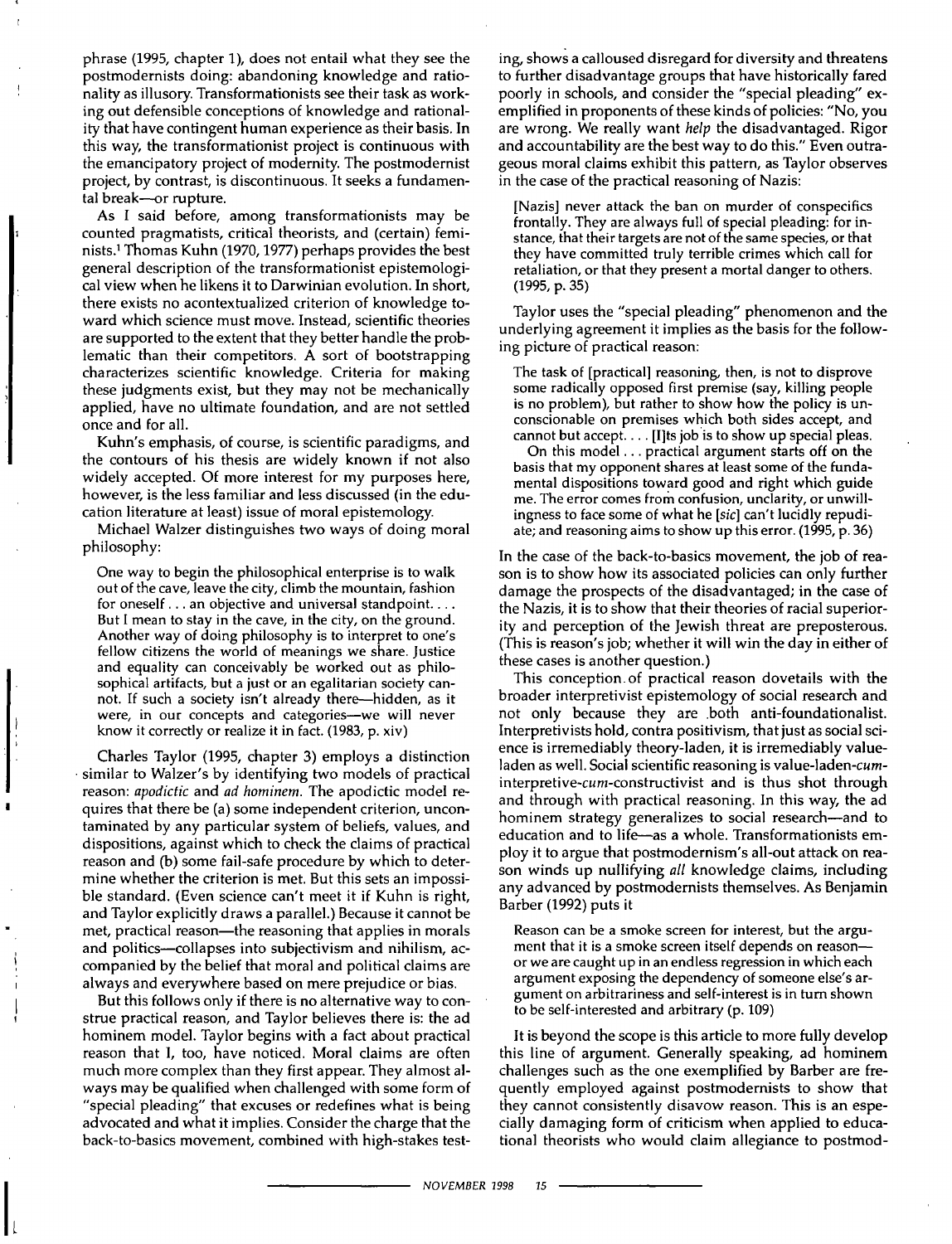ernism. Why this is so will become clear as my arguments further unfold.

# **The Ontology of the Self**

Ontology is that part of philosophy that concerns itself with the kinds of entities that exist and the features they possess. For example, do numbers exist? In what sense? Where can we find them? How about social structures? Do selves exist? What features, if any, do different selves share? How are selves formed? Are selves relatively stable or always in flux?

In the previous section, I described interpretivists as embracing a constructivist conception of knowledge. This feature of interpretivism renders the philosophical distinction between epistemology and ontology considerably more artificial than my way of dividing this article may suggest (see Taylor, 1987). How human beings know and are known, and what knowledge consists in, is inextricably bound up with the kinds of things human beings are. And there is a further complication. Because human beings actively construct their social reality, the kinds of things human beings *are* is not necessarily the kinds of things they *must* or *ought to be.* Thus, distinguishing the moral-political from the ontological is also artificial.

Be they postmodernists or transformationists, interpretivists are like-minded in their rejection of the positivistinspired behaviorist conception of human nature in which human beings are portrayed as passive recipients of stimuli, explicable in terms of conditioning by exogenous causes. (For a comprehensive and lucid account of how positivism was cashed out in social research, see MacKenzie, 1977.) Interpretivists hold that human beings are selfcreating or, as Brian Fay (1987) puts it, activist in their behavior. That is to say, it is not as if human beings are simply pushed to and fro by existing social arrangements and cultural norms. Instead, they actively shape and reshape these constraints on behavior. But there is a problem, and it parallels the one discussed earlier in connection with the nature of knowledge. Are human beings *completely* active? Is positivist-behaviorist characterization of them *totally* erroneous?

Insofar as postmodernists seek to deconstruct the workings of social structures and transformationists seek to undistort communication, each presupposes that human beings are not altogether active, that they can indeed be unwittingly pushed to and fro by unseen and unknown causes. Furthermore, because human nature is so malleable, the passive, positivistic-behavioristic conception of human nature can function as a self-fulfilling prophecy. As Dewey (1938) observes in this connection, after years of receiving and then regurgitating information presented by their teachers, school children will develop the habit of expecting (and demanding) that they play this passive role in learning. That is, they will be conditioned to fit the positivistbehaviorist conception of human nature.

So what is wrong with the positivist-behaviorist conception? Nothing. Nothing, that is, unless one is prepared to commit to the view that this conception *ought not* guide educational research and practice, that some version of the activist conception should. But let me set this observation aside for now in order to look into the controversy between postmodernists and transformationists about the ontology of self.

Postmodernists attribute to the traditional liberal and Marxist metanarratives a commitment to an essential human self, a fixed model of human nature, to which all humankind should aspire and in terms of which all should be measured--things like *rational autonomy* and *species being,* respectively. Postmodernists emphasize that, contrary to these essentialist conceptions, identities come in many forms, associated with race, class, and gender, among others. Identities must be seen as neither unified nor fixed, but as various and continually "displaced/replaced" (e.g., Lather, 1991). *De-centering* is the watchword: Placing the universal Everyman allegedly presupposed by Marxist and liberal metanarratives at the center can only function to normalize and terrorize the many Others on the margins.

On the transformationist view (and here I use John Searle, 1995, as my example<sup>2</sup>), maintaining that something is real does not entail maintaining that it cannot be constructed, much less that it must be essential and unchangeable. Automobiles, for example, would not be real if this were generally true. But consider money, the existence and nature of which is much less a "brute fact" than automobiles. Money is what Searle calls an "institutional fact"-a kind of fact that grows out of and would not exist but for human social arrangements and "collective intentionality." Nonetheless, money does not come into or go out of existence on the basis of what *individual* people believe or construct. For example, suppose someone owes me \$1,000. I cannot reject cash payment and demand gold because I happen to believe that currency is worth no more than the paper it is printed on. Whether I like it or not, currency is legal tender for the payment of debts.

The situation is parallel in the case of Searle's less formal "social facts." Take gender. To be sure, there have been and continue to be institutional facts associated with gender (e.g., exclusion from voting in the past and exclusion from certain forms of military duty today). But more far reaching are shared beliefs, expectations, know-how, and practices that make up the social facts of gender. In Western societies, the feminine gender historically has been identified with nurturing and preserving relationship on one hand and with a lack of worldliness and the capacity for abstract reasoning on the other. Women thus have been historically directed into activities such as homemaking, nursing, and elementary school teaching and away from engineering, politics, and science. Independent of what individual girls and women believe—and like it or not—there is a "gender regimen" (Connell, 1987) associated with a particular kind of feminine identity that is, in turn, associated with a large complex of social facts that shape it.

These social facts must be reckoned with in thinking about identity. Changing our being requires a good deal of time and effort, and there is no guarantee of success. Partly because of this, people often do not want to change and believe it is oppressive to expect them to. Instead, people want recognition of who they are (Taylor, 1994). And if this general observation about the phenomenology of the self were not true, it would be very difficult to make any sense whatsoever out of the demands to recognize diversity so prominent on the current political and educational scenes.

As the preceding paragraph suggests, there is no way to completely separate moral-political commitments from a conception of human nature. This echoes for a second time my remarks at the beginning of this section, and I will de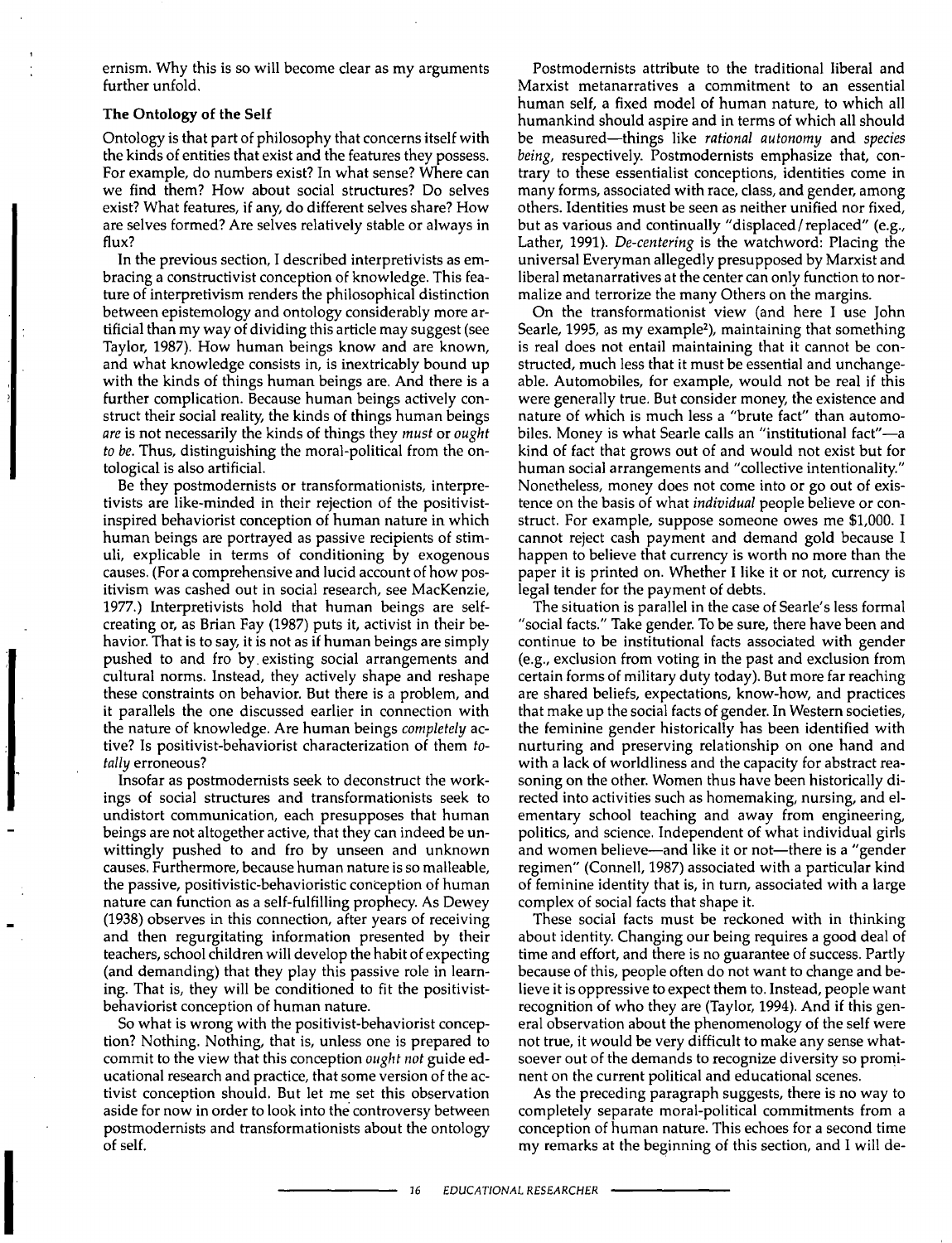velop the implications in greater detail later. Here I as far as possible bracket the moral-political in order to look still further into the controversy between postmodernists and transformationists about the ontology of the self.

Searle (1995) employs the concept of "background of intentionality" to describe the peculiar context of human behavior and development. Against both mentalism (all human behavior is explicable in terms of conscious or unconscious understanding and intent) and behaviorism (all human behavior is explicable in terms of physical movements), Searle maintains that human beings simply have the capacity to gain the know-how required to respond to shared social and institutional facts in accordance with normative expectations, largely in virtue of their linguistic capacity to manage symbols.

Within this general framework, Searle develops the fol- .lowing general schema to explicate the ontological status of social facts: "X counts as Y in C" (p. 28). To again take Searle's favorite example, money, the U.S. dollar bill (X) counts as legal tender (Y) in the U.S. (C). One of Searle's fundamental points is that unlike gold, for example, there is nothing about the physical features of a dollar bill that gives rise to its value and the normatively sanctioned behaviors that surround it. Rather, its value, its counting as legal tender, is a result of "collective intentionality."

Gender, race, and a whole host of other social categories can be viewed on a similar model, though it might be more suggestively formulated as X *marks* Y in C. Race and gender (Xs) each serve to mark a constellation of normatively sanctioned behaviors (Y) associated with various contexts (Cs), including the context of schools. (Here I remind the reader that I am bracketing the issue of whether the norms in question are good. Norms need not be *morally* sanctioned to regulate human behavior.) In this way, although social categories (Xs) have no *essence* independent of what humans have constructed, they, like money, are no less real for that.

Gaining the know-how associated with collective intentionality and learning how to negotiate the social terrain is a long and complex task. And because identity formation is *dialogical,* as Charles Taylor says (1994), individuals unavoidably incorporate into their identities the normative structure associated with social categories and practices. Through many different dialogues in many different contexts, people learn what it is to be a man, a women, to be gay or lesbian, or to be an African American high school student.

Postmodernists who suggest that identities are constantly "displaced/replaced" (e.g., Lather, 1991) must concede that selves have to remain in place at least long enough to be the object of deconstruction. In the case of women,' for instance, they may sometimes celebrate the traditional feminine identity they have formed, as in *gynocentric* feminism (Young, 1990), and may sometimes lament it, as in feeling like "a fraud" (Ornstein, 1995). Some similar form of ambivalence-coming out versus remaining closeted, being oppositional versus "acting White," for example-is characteristic of all marginalized groups. And this phenomenon, like the demand for recognition, makes sense only if human identities are relatively stable.

It should be observed that the general characterization of the ontology of the self provided by thinkers like Searle and Taylor is not one with which postmodernists necessarily disagree. The general idea that identity formation is *dialog-*

*ical* is not one that postmodernists would find problematic. Furthermore, identity can be stable and, indeed, real. As Foucault (1979) says

It would be wrong to say the soul is an illusion, or an ideological effect. On the contrary, it exists, it has reality, it is produced permanently, around, on, within the body by the functioning of a power that is exercised.., on those one supervises, trains and corrects, over madmen, children at home and in school .... This is the historical reality of [the] soul, which, unlike the soul represented by Christian theology, is not born in sin and subject to punishment, but is born rather out of methods of punishment, supervision and constraint. (p. 29)

This leaves the controversy about the self between postmodernists and transformationists quite unsettled. Both are *constructivists* with respect to the ontology of the self: They agree that it is contingently formed through social interaction and that it has no transcendent *essence.* Then how do postmodernists and transformationists differ with respect to the self? The passage from Foucault points in the direction of an answer. For him (and postmodernists in general, I think) one must be ever wary of the *normalizing* and sinister influences that social forces have on the formation of selves (souls) and be constantly at the ready to expose, *deconstruct,* and throw them off. For tranformationists, not all *normalizing* forces are bad. They are, as it were, resting places for the self-and good ones, ones that education ought to promote.

The lesson here is that the ontology of the self cannot be viewed in the abstract. As I observed several times before, it is thoroughly entangled with epistemology. As the last several paragraphs show, it is also thoroughly entangled with what (if anything) is adopted as the moral-political mission of education, and it is here where the differences between postmodernists and transformationists are perhaps most perspicuous.

# **Politics**

Neither transformationists nor postmodernists believe present social arrangements are just and democratic, and both seek to identify social structures and norms that serve to oppress people. Each, then, embraces *deconstruction* in this sense. What divides them is the reason for engaging in deconstruction and what comes after it.

In the extreme, the activity of deconstruction serves merely to challenge and disrupt the status quo. The question of what comes after it, of how social arrangements ought to be transformed so as to better approximate social justice is dismissed if not greeted with outright hostility. For this is the modernist project, which presupposes norms of rationality and morality around which to forge consensus. But such norms are totally ungrounded and, worse, when promoted by the powers that be, are also inherently oppressive (EIlsworth, 1992; Lyotard, 1987).

Catharine MacKinnon (1989) likens this brand of deconstruction to a "neo-Cartesian mind game" (p. 137) that goes nowhere politically, if not backwards. For it "raises acontextualized interpretive possibilities that have no real social meaning or real possibility of any, thus dissolving the ability to criticize the oppressiveness of actual meanings without making space for new ones" (1989, p. 137). Like DesCartes, this kind of deconstruction embraces *hyperskep-*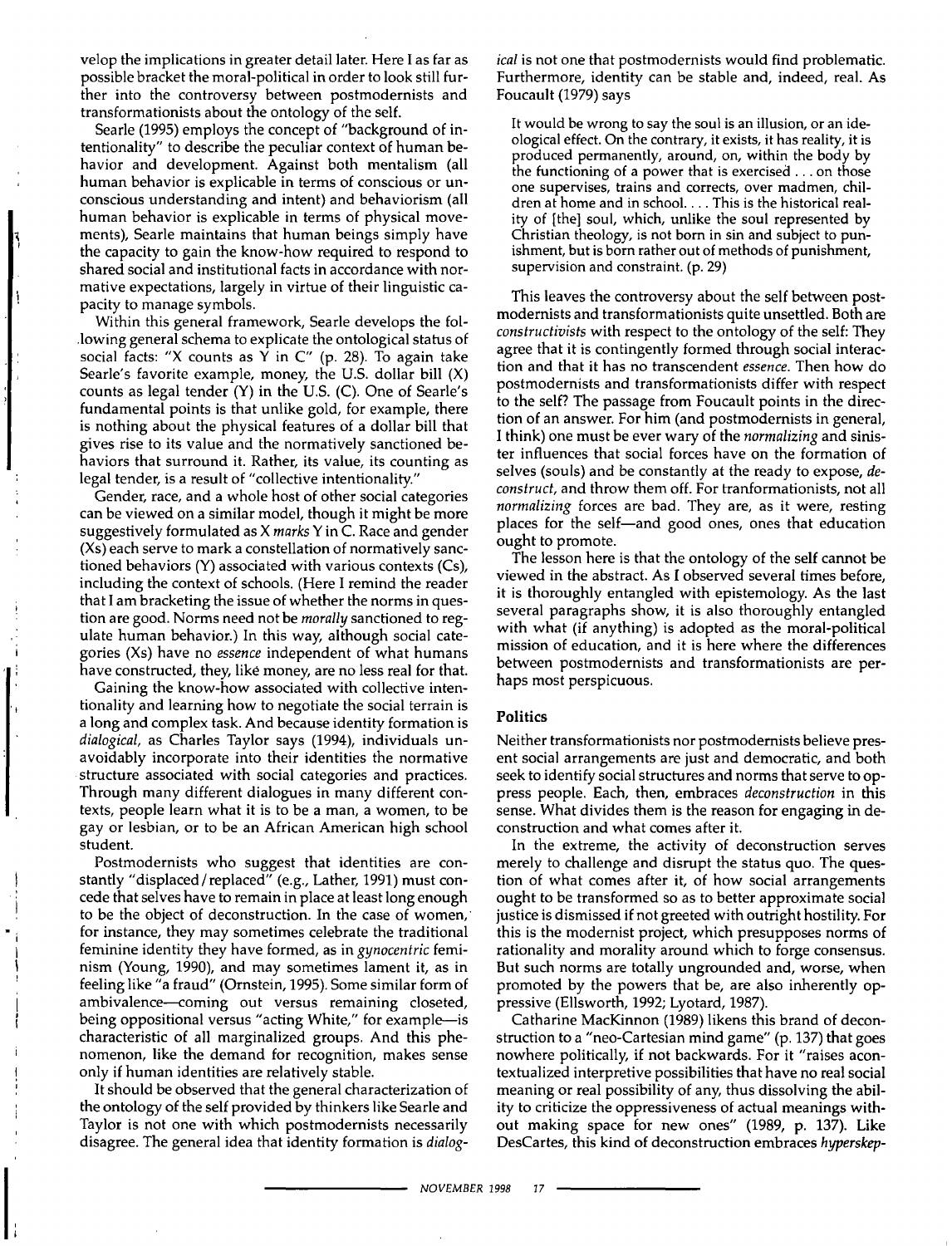*ticism* (Barber, 1992) as its starting point, but unlike DesCartes, it finds no "clear and distinct" moorings for knowledge. Indeed, it finds no moorings at all.

Transformationists (among whom I include MacKinnon and Barber) charge that insofar as the aim of this kind of deconstruction embraces the political goal of eradicating oppression, it undermines its own political project.<sup>3</sup> This kind of deconstructivist activity renders unanswerable (if not unaskable) the question of who the terrorized Others on the margins might be. The reality of these Others *as Others*  evaporates under the hot lights of deconstruction.

Transformationists concede that identities aren't rigidly fixed and that prescribing a particular voice for members of marginalized groups can be condescending, stereotyping, and oppressive. As Henry Louis Gates remarks regarding **the** feeling he gets from his White colleagues in the academy: It is as if they were to provide him with a script and say, "Be oppositional--please. You look so cute when you're angry" (1992, p. 185). But Gates also warns against taking this observation too far. He writes:

Foucault says, and let's take him at his word, that the "homosexual" as life form was invented sometime in the 19th century. Now, if there's no such thing as a homosexual, then homophobia, at least as directed toward people rather than acts, loses its rationale. But you can't respond to the discrimination against gay people by saying, "I'm sorry, I don't exist; you've got the wrong guy" (1992, pp. 37-38).

Gates uses this example to identify a tension between what he calls "the imperatives of agency" and "the rhetoric of dismantlement" (1992, p. 38, what I have been calling *deconstruction).* One can conceive of homosexuality (or race or gender) as *"only* a sociopolitical category" (1992, p. 37) as Gates puts it. But consistent with my observations in the previous section, that does not mean that such social categories *(constructions)* do not exist or are not *real* in their effects. Acknowledging that members of social groups do not necessarily speak with one voice, acknowledging that identity is, as Cameron McCarthy (1993) puts.it, *nonsynchronous,*  transformationists are on their guard to avoid sliding into the sort of radical desconstruction of group identity Gates warns against in which all that remains are de-centered, radically unstable individuals.

The flip side of the transformationists' worry about the inability of radical deconstruction to make sense out of oppression is its inability to provide any guidance regarding how to educate persons so that they will be moral agents who can, among other things, recognize oppression and work against it. Daniel Dennett (1991), who rejects the Cartesian--or *modernist---conception* of the self in favor of a postmodernist conception, acknowledges the moralpolitical dangers in doing so. He thus embraces the idea of getting beyond a merely deconstructive activity to the activity of shaping selves of the right kind. Responding to an imagined interlocutor, Dennett writes:

I think I know what you're getting at. If a self isn't a real thing, what happens to moral responsibility? One of the most important roles of self in our traditional conceptual schemes is as the place where the buck stops, as Harry Truman's sign announced. If selves aren't real-aren't really real--won't the buck just get passed on and on, round and round, forever?... The task of constructing a self that can *take* responsibility is a major social and educational project. (pp. 429-430)

Nick Burbules (1996) makes a point similar to Dennett's when he observes that education is inherently about growth and development and is therefore inherently goal directed. If Dennett and Burbules are right (and one could invoke Dewey and his notion of growth, as well), it follows that however cautious educators can and ought to be about the norms, dispositions, attitudes, and knowledge they foster, foster some they must. In short, educators and educational researchers alike are required to engage in a *constructive* political activity.

Perhaps acknowledgment of this point explains why postmodernists in education are, by comparison to postmodernists more generally, relatively unabashed about embracing the project of ending oppression (but see Usher & Edwards, 1994). In any case, postmodern educationists are unable to consistently confine themselves only to deconstruction, and whatever their avowals, they opt for transformation in the end.

Consider the following remark by Elisabeth Ellsworth:

[I]n a classroom in which "empowerment" is made dependent on rationalism, those perspectives that would question the political interests (sexism, racism, colonialism, for example) expressed and guaranteed by rationalism would be rejected as "irrational" (biased, partial). (1992, p. 98)

But what is the alternative to *rationalism?* Benjamin Barber asks:

How can.., reformers think they will empower the voiceless by proving that voice is always a function of power? ... How do they think the struggle for equality and justice can be waged with an epistemology that denies standing to reasons and normative rational terms? (1992, p. 123)

Barber adds: "The powerful toy with reason, the powerless need it, for by definition it is their only weapon" (p. 124).

It would seem there is no way for those who would reject rationalism carte blanche to adequately respond to Barber's challenge. In the end, some overarching (and presumably *modernist)* principle or principles must be embraced (Burbules & Rice, 1991). And Ellsworth does exactly this when she proffers the following question as the "final arbiter" for determining the acceptability of anti-racist actions:

To what extent do our political strategies and alternative narratives about social difference succeed in alleviating campus racism, while at the same time managing *not to undercut* the efforts of other social groups to win selfdefinition? (1992, p. 110)

Isn't this a principle guiding political action? Doesn't it have a specific goal? Isn't it (shouldn't it be, can't it be) rationally agreed to?

Some self-described postmodernist educationists explicitly embrace general political principles. For example, Stanley Aronowitz and Henry Giroux (1991) acknowledge the force of the general sort of criticism advanced by Barber. In response, they call for a *critical* (versus *apolitical)* postmodernism in which the "postmodern politics of difference" is combined with the "modernist struggle for justice, equality, and freedom" (p. 194).

*18 EDUCATIONAL RESEARCHER*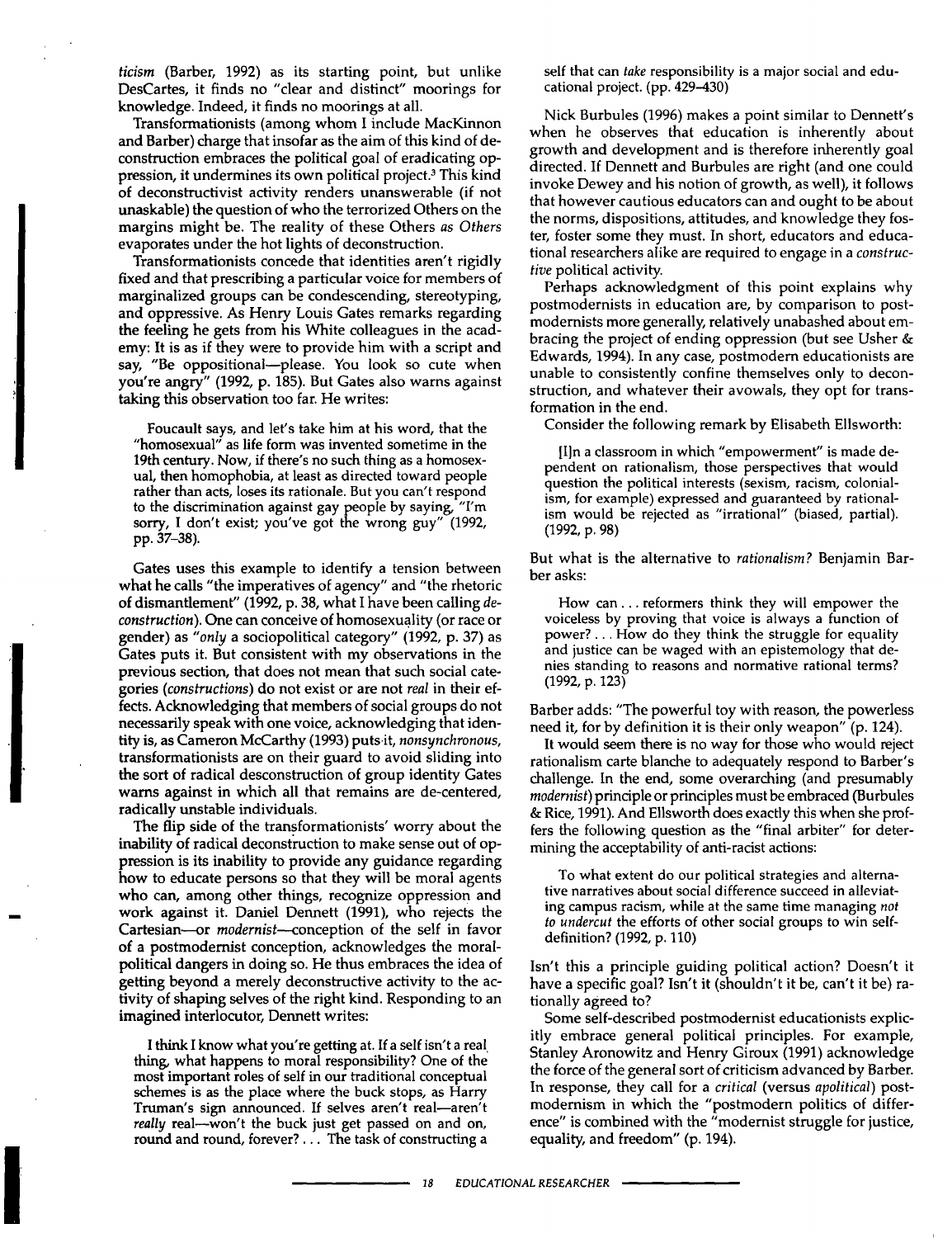Here we see the line (or border) between postmodernists and transformationists explicitly crossed. For *critical postmodernism* cannot be systematically distinguished from the so-called metanarratives of Marxism and liberalism that it putatively rejects. The *modernist struggle* continues for Marxism and liberalism, and neither tradition has remained static. On the contrary, both have evolved so as to better cope with the *politics of difference,* so emphasized in postmodernist analyses. 4

As I acknowledged at the outset, there are dangers in trying to divide philosophical stances taken toward the interpretive turn into postmodernist and transformationist. This should be even more evident in light of the preceding several paragraphs. In educational theory at least, various views seem to fall on a continuum regarding the degree to which they embrace transformation. Very few shun transformation altogether.

Those I have been calling postmodernists tread very lightly. They are highly tentative about speaking for others and categorizing them and about what to do in the wake of deconstruction, and are highly suspicious of those who claim to know what is best. They also emphasize paying very close attention to one's own social position and *subjectivities.* Those I have been calling transformationists do not ignore these concerns, but they are less guarded. They proceed by identifying oppressed groups and by articulating and employing broad political principles--justice, equality, and the like-to criticize existing conditions and to suggest the direction that transformations should take.

Ellsworth, as well as Aronowitz and Giroux, emphasizes curriculum, pedagogy, and politics, but the same point can be made with respect to educational research. Consider Patti Lather's book *Getting Smart* (1991). The subtitle, *Feminist Research and Pedagogy With/in Postmodernism,* as well as much of her exposition and vocabulary, suggests she is advancing a straightforward postmodernist approach to educational research, to be distinguished from a modernist (or Enlightenment) one. But Lather explicitly denies that she embraces thoroughgoing deconstructionism (and its nihilistic consequences); she would limit deconstruction to opening up space for the expression of hitherto silenced voices. In this connection, she repeatedly and approvingly cites the work of critical theorist Brian Fay (1976, 1987), whose project is clearly a transformational one (however guarded and qualified).

In general, interpretive educational research jettisons the positivist goal of "technical control" (Howe, 1992). Various *ends* (academic achievement and increased economic competitiveness, for instance) cannot be bracketed and set to one side while educational researchers go about the task of investigating the best *means* with an eye toward exerting more effective control. Ends must be left on the table, as not ultimately separable from means, and as themselves being an important part of what needs to be investigated and negotiated. Postmodernists and transformationists are in substantial agreement on this point. They diverge from here, however, and their respective responses to the demise of the positivist fact/value distinction may be used to illustrate how.

The fact/value distinction is shorthand for a much more inclusive set of distinctions. On the fact side, it also puts rationality, science, means, cognition, objectivity, and truth. On the value side, it also puts irrationality, politics, ends, interests, subjectivity, and power. Postmodernists focus on

the value side and *collapse* the fact side into it. Thus, we get the picture (in Foucault, for instance) that science, truth, and the like are simply masks for power. Alternatively, transformationists *blend* the fact and value sides. Thus, we get the picture (in Habermas, for instance) that although science and truth can be corrupted-distorted--by power. they are nonetheless redeemable if checked by the kind of rationality associated with an emancipatory interest.

But here again the difference between postmodernists and transformationists (at least in education) may be overdrawn. Assume that postmodernists do, indeed, embrace the goal of ending oppression. This puts them in some general agreement with transformationists. Nonetheless, they may still complain that transformationists are far too confident both in how they understand this goal and the means by which it can be best achieved. It is *they*--the transformationists--who embrace an oppressive project because it is overconfident and paternalistic.

In my view, this sort of disagreement can but does not have to turn on fundamental philosophical incompatibilies. It may turn on *practical* questions like, When should I bite my tongue? What's the best way to move things along? What would be the long-term consequences of intervening now? How can I get these people to see what's really going on here? And other questions like, What's my stake in this? Have I failed to appreciate what's being said? Who am I to interpret this situation by my lights? And so on. Consider these questions in light of the practice of female circumcision. Now, consider them in light of what we know about public schools' treatment of girls, people of color, and gay, lesbian, and bisexual youth. I am suggesting that whether they *have* done so or not, postmodemists and transformationists *could* end up answering these questions in much the same way. They could end up agreeing that taking action in a certain set of circumstances would be ill-advised; they could end up agreeing that action should be taken but in the form of some tentative first steps and so forth. If postmodernists embrace the view (and I'm not sure any do) that it is not just bad from a practical perspective to act on certain value judgments-about what is good, bad, oppressive, should be changed--in *certain circumstances* but that such judgments can (ought to?) *never* be rendered, then their view is morally and politically untenable. Worse, it is dangerous.

# **Conclusion**

In the wake of the interpretive turn, the philosophical debate is now between those who seek some new understandings of knowledge, rationality, truth, and objectivity (i.e., transformationists) and those who seem ready to abandon these as hopelessly wedded to the bankrupt modernist project (i.e., postmodernists).

But this may well draw the line too sharply. The specific disagreements between postmodernists and transformationists--on epistemology, ontology, and politics-may be largely practical. In any case, there seem to be three general points of agreement. First, *subjectivities*  count. This is a general implication of the interpretive turn and the constructivist epistemology that goes with it. Second, social arrangements are irremediably interest-, power-, and value-laden. Accordingly, they need to be carefully *examined--deconstructed--in* this light. And third, the end result of educational research and practice